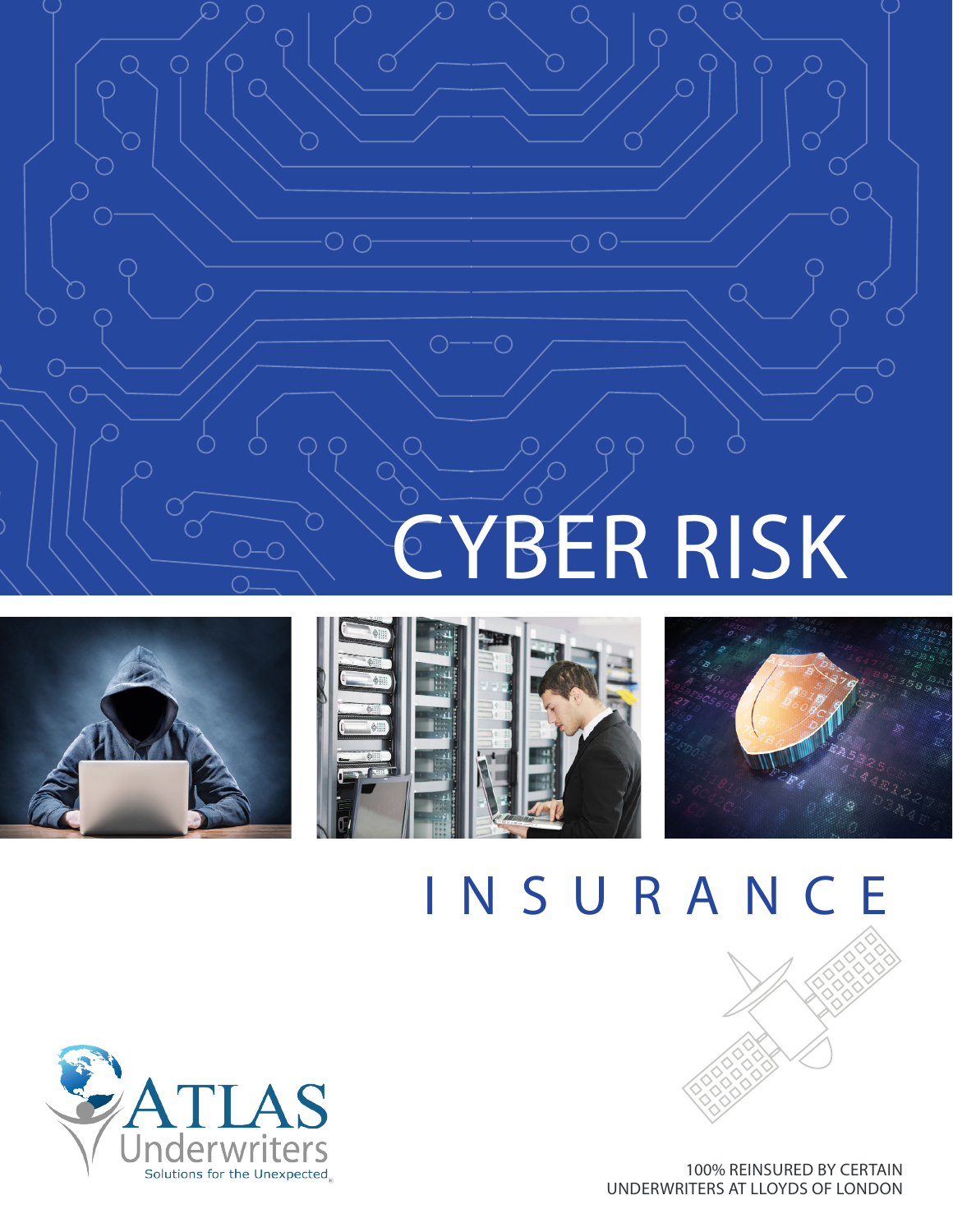#### CYBER RISK

#### Data is the new currency of business and making sure your information does not end up in the wrong hands is top priority.

Hackers have become very skilled in breaching an organization's database and networks.

Companies worldwide are under constant pressure to protect their data from new and evolving cyber threats. Implementing security protocols and procedures as part of a cyber prevention strategy is important, however your business also needs a cyber insurance policy that will respond if and when an attack or a data breach occurs.

### AFFORDABLE AND BUSINESS CRITICAL COVERAGE YOU CAN RELY ON WHEN YOU NEED IT MOST.

- Customized coverage options
- Tailored to your company's level of Risk
- Single policy for all cyber liabilities
- For companies of all sizes
- Industry specific cyber risks
- Risk management and assessment teams

## UP TO: USD \$10,000,000

**SECURE YOUR DATA. PROTECT YOUR BUSINESS. AND YOUR CUSTOMERS**.

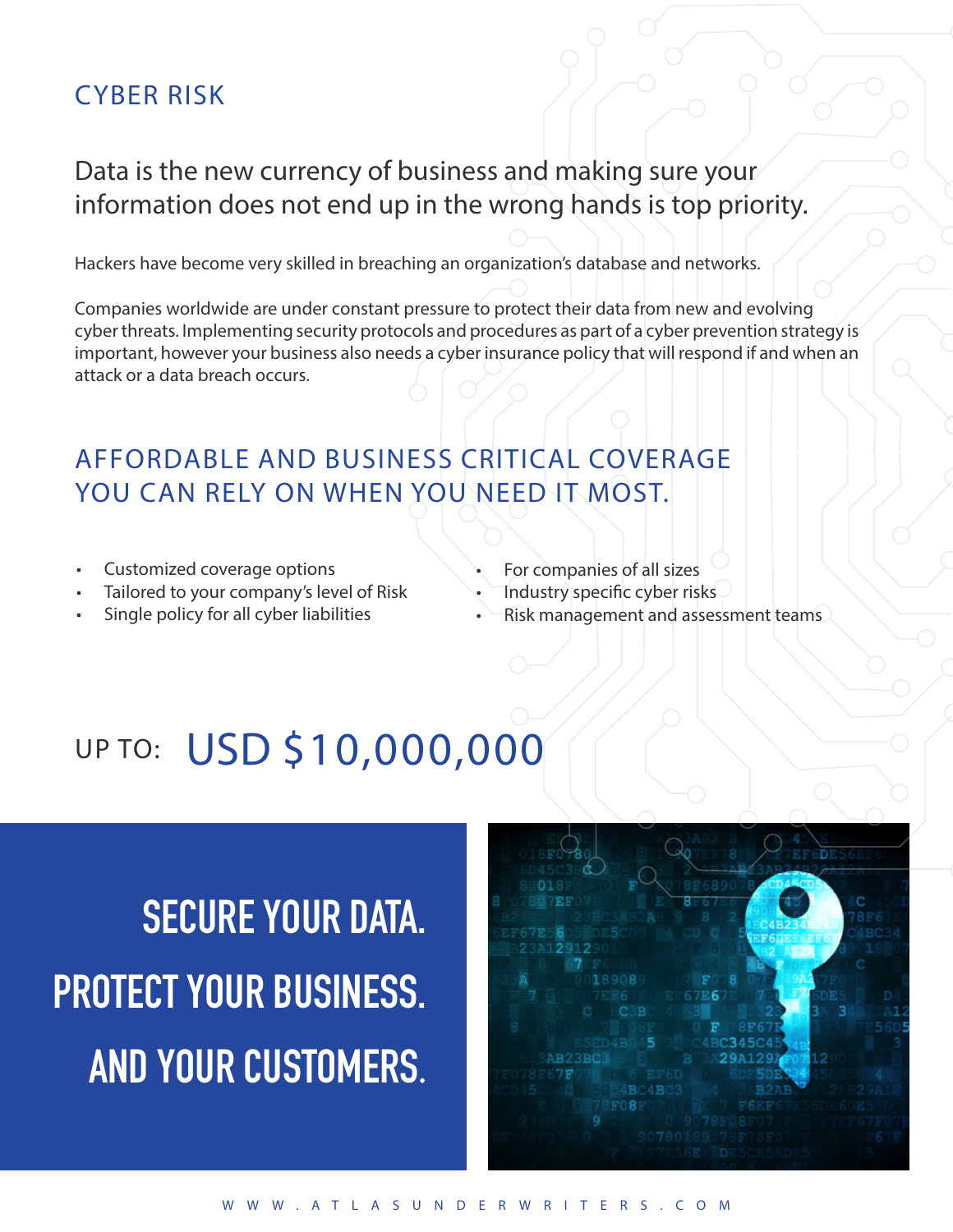#### KNOWING YOUR ORGANIZATION'S LEVEL OF RISK

First step to cyber security and risk management is determining your company's vulnerability to a cyber attack or breach. Any business using internet services is exposed to cyber risk and the more technology oriented your company is the higher your exposure.

- 1. Does your business collect and store information?
- 2. What is the nature of the information collected?
- 3. How is this information kept, shared, and deposed of?
- 4. What are the applicable industry privacy laws and regulations

#### POLICY BENEFITS:

#### Business Interruption Coverage due to:

- Loss of revenue or sales
- Increased Cost of Operations
- Network Interruption or Corruption

#### Business Remediation Expenses for:

- Data Loss and Restoration
- Forensic Investigation
- Legal and Defense Costs
- Identity and Credit Monitoring
- Public Relations Crisis Management
- Notification of Breach
- **Extortion Costs**
- Civil Penalties and Fines

#### Liability Coverage for:

- Loss or damage of private/non-public third party data
- Privacy Liability to customers, employees & other third parties
- Breach or unauthorized use of third party system/network
- Transmission of virus or malicious code to third party networks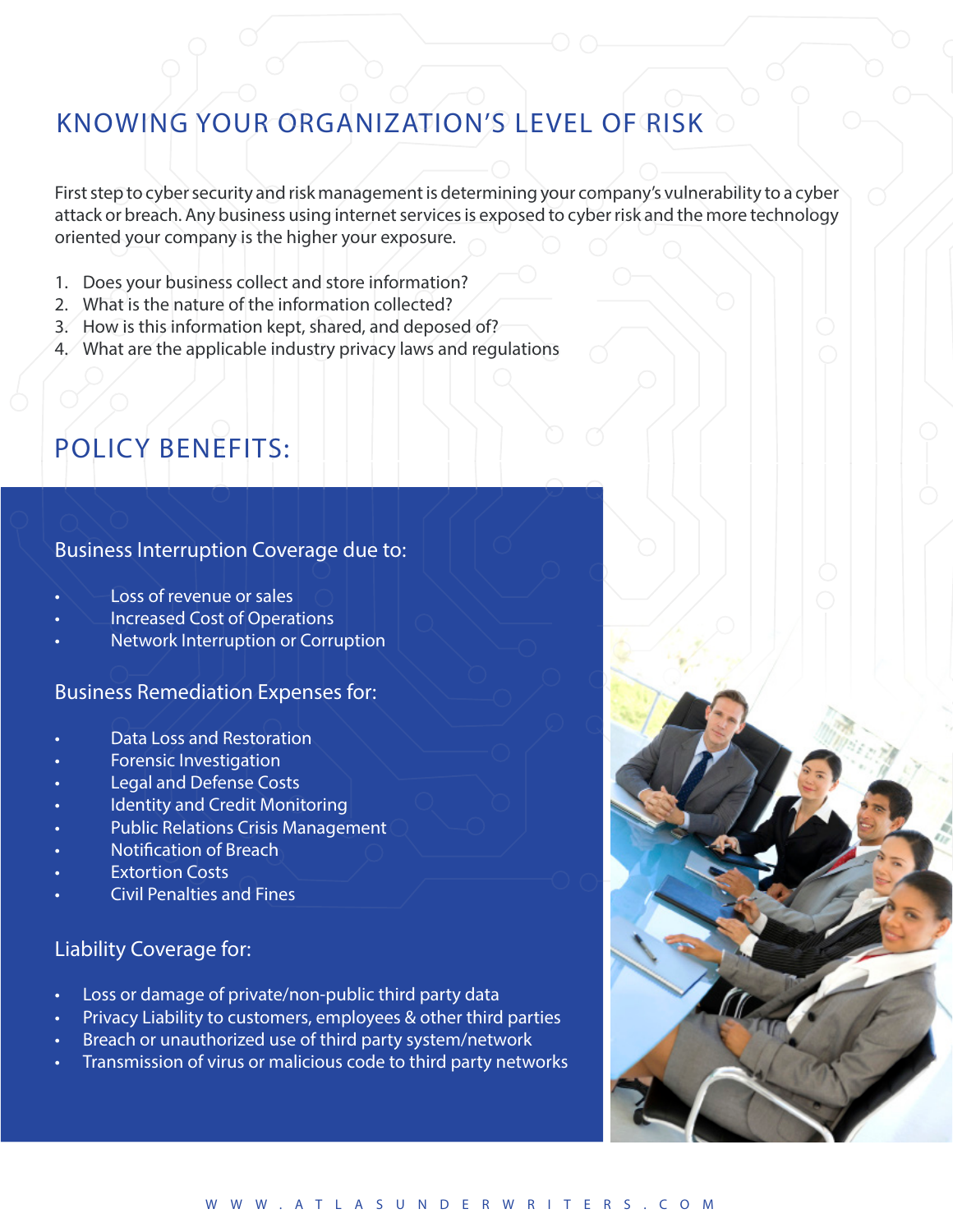# **IN THE EVENT OF A CYBER ATTACK, IS YOUR COMPANY PREPARED?**

**DO NOT LET A HACKER DISRUPT YOUR BUSINESS AND HARM YOUR REPUTATION.** 

**A CYBER RISK POLICY CAN HELP ABSORB THE COSTS THAT ARE ASSOCIATED WITH A DATA BREACH.**

> 100% REINSURED BY CERTAIN SPECIALIZED UNDERWRITERS AT LLOYDS OF LONDON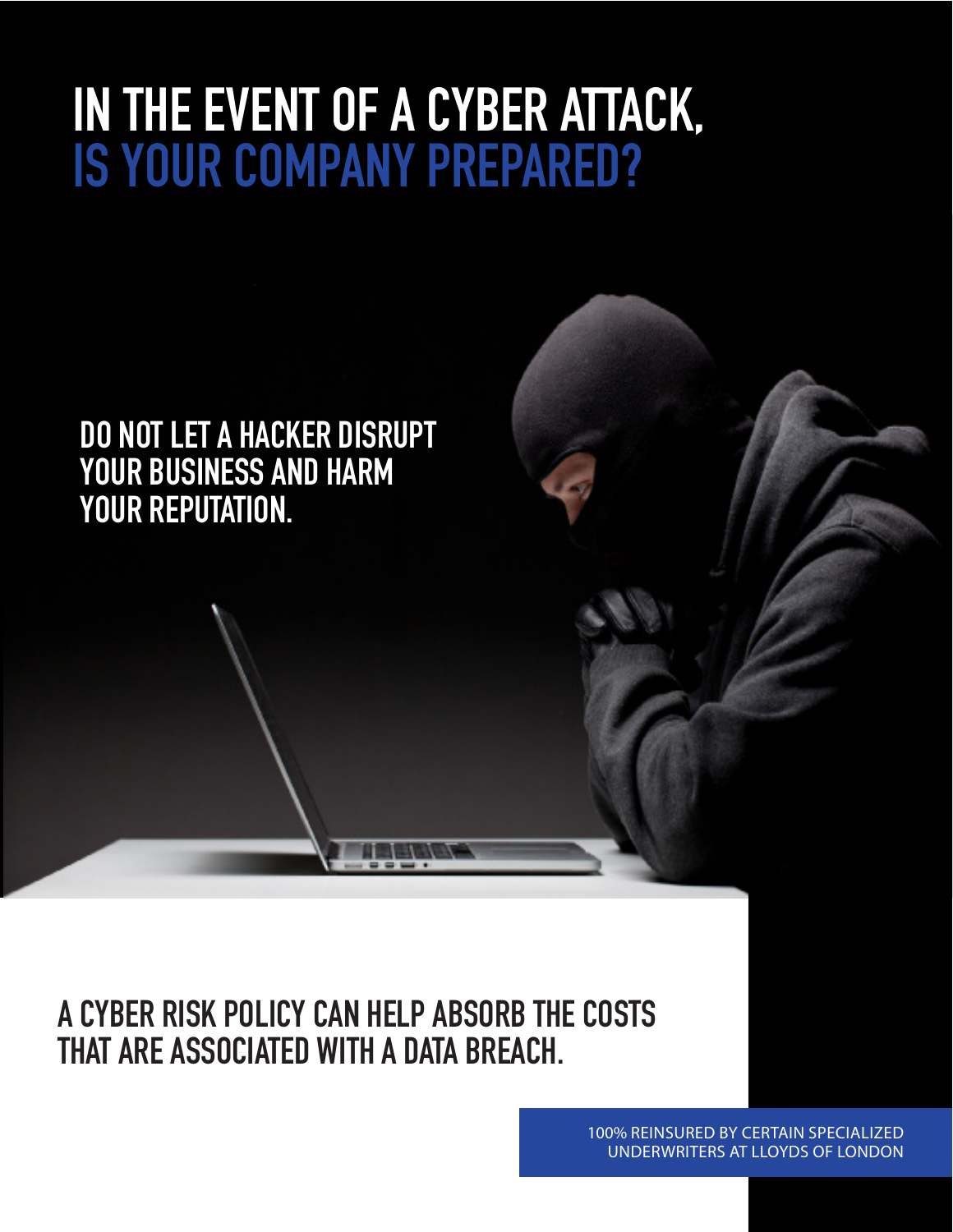### REINSURANCE MARKET

Lloyds of London is considered the premier insurance and reinsurance market in the world. Formed in 1689 in a London coffee shop, Lloyds has over 300 years of knowledge and expertise in the international insurance markets. It is not like any other traditional insurance or reinsurance company, it is actually made up of various members which come together to form underwriting syndicates to pool and spread the various underlying risks. There are close to 300 Lloyd syndicates worldwide, each specializing in a particular type of risk. It is this vast network of members which consists of individuals and corporations that gives Lloyd unmatched financial strength to insure in over 200 countries worldwide.

And because of our association with Lloyds of London, any one of our products that are under Lloyd's umbrella is extended the same financial stability consistent with the Lloyds market.

Lloyd's Financial Market Ratings